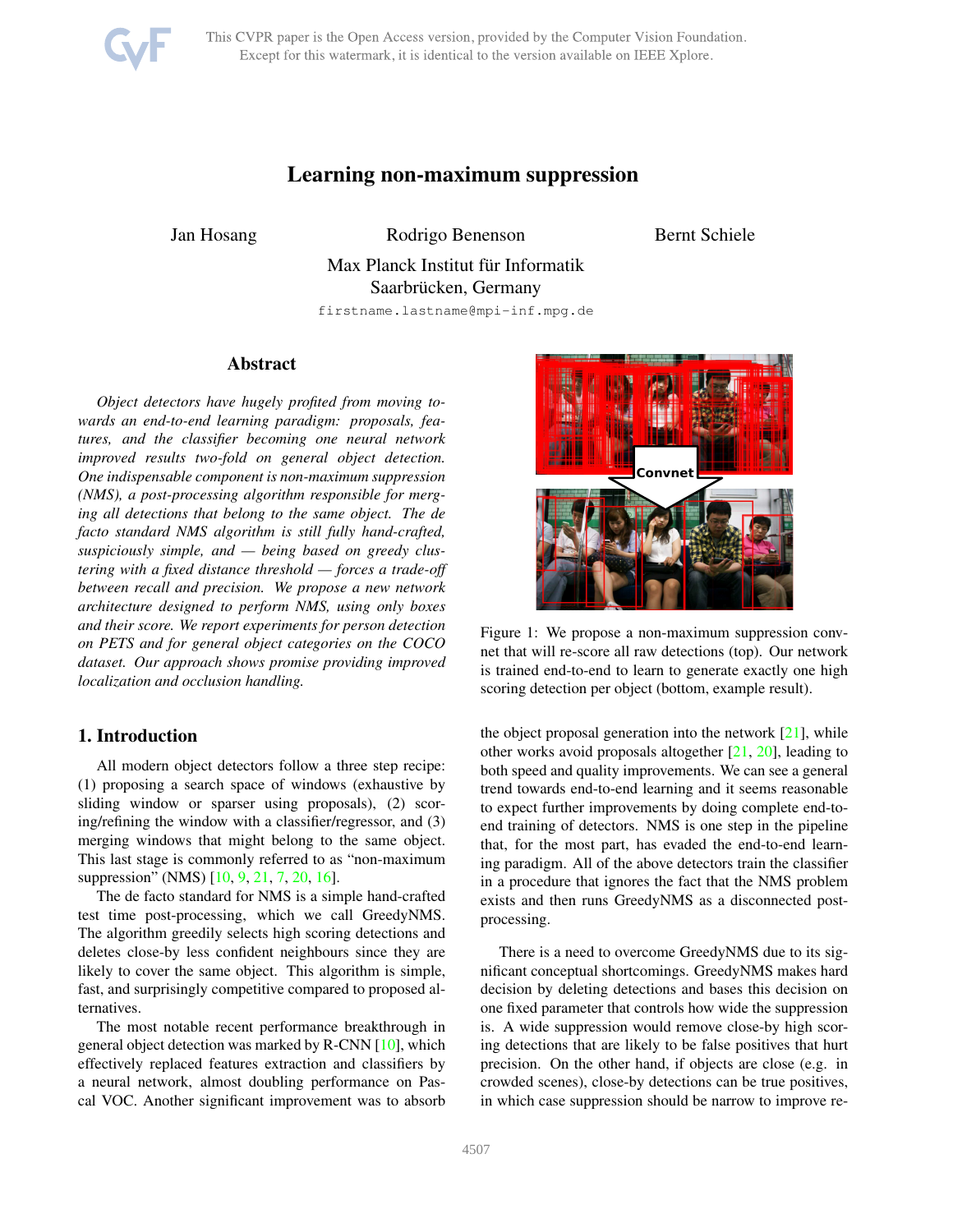<span id="page-1-1"></span>call. When objects are close-by, GreedyNMS is doomed to sacrifice precision or recall independent of its parameter.

It is desirable to learn NMS to overcome these limitations. An NMS approach based on neural network could learn to adapt to the data distribution, overcome the tradeoff of GreedyNMS, and importantly could be incorporated *into* a detector. In this paper we propose the first "pure NMS network" which is able to do the task of non-maximum suppression without image content or access to decisions of another algorithm. Our network renders the need for final GreedyNMS post-processing superfluous.

In section [3](#page-1-0) we start by discussing with the underlying issue: why is NMS needed at all? We discuss the task of detection and how it relates to the specifics of detectors and NMS. We identify two necessary ingredients that current detectors are lacking and design an NMS network that contains these ingredients (section  $\frac{4}{1}$ ); the result is conceptually different than both GreedyNMS and current detectors. In section [5,](#page-5-0) we report promising results that show that this network is indeed capable of replacing GreedyNMS. We report both single- (PETS pedestrians) and multi-class results (COCO dataset), both showing improvements over GreedyNMS.

We believe this work opens the door to true end-to-end detectors.

# 2. Related work

Clustering detections. The de facto standard algorithm, GreedyNMS, has survived several generations of detectors, from Viola&Jones [\[32\]](#page-8-3), over the deformable parts model (DPM) [\[7\]](#page-7-2), to the current state-of-the-art R-CNN family [\[10,](#page-7-0) [9,](#page-7-1) [21\]](#page-8-0). Several other clustering algorithms have been explored for the task of NMS without showing consistent gains: mean-shift clustering  $[6, 35]$  $[6, 35]$ , agglomerative clustering [\[2\]](#page-7-4), affinity propagation clustering [\[17\]](#page-8-5), and heuristic variants [\[25\]](#page-8-6). Principled clustering formulations with globally optimal solutions have been proposed in  $[27, 23]$  $[27, 23]$ , although they have yet to surpass the performance of GreedyNMS.

Linking detections to pixels. Hough voting establishes correspondences between detections and the image evidence supporting them, which can avoid overusing image content for several detections [\[15,](#page-8-9) [1,](#page-7-5) [14,](#page-8-10) [34\]](#page-8-11). Overall performance of hough voting detectors remains comparatively low. [\[37,](#page-8-12) [5\]](#page-7-6) combine detections with semantic labelling, while [\[36\]](#page-8-13) rephrase detection as a labelling problem. Explaining detections in terms of image content is a sound formulation but these works rely on image segmentation and labelling, while our system operates purely on detections without additional sources of information.

Co-occurrence. One line of work proposes to detect pairs of objects instead of each individual objects in order to handle strong occlusion [\[24,](#page-8-14) [29,](#page-8-15) [19\]](#page-8-16). It faces an even more complex NMS problem, since single and double detections need to be handled. [\[22\]](#page-8-17) bases suppression decisions on estimated crowd density. Our method does neither use image information nor is it hand-crafted to specifically detect pairs of objects.

Auto-context. Some methods improve object detection by jointly rescoring detections locally  $[30, 4]$  $[30, 4]$  $[30, 4]$  or globally  $[31]$ using image information. These approaches tend to produce fewer spread-out double detections and improve overall detection quality, but still require NMS. We also approach the problem of NMS as a rescoring task, but we completely eliminate any post-processing.

Neural networks on graphs. A set of detections can be seen as a graph where overlapping windows are represented as edges in a graph of detections. [\[18\]](#page-8-20) operates on graphs, but requires a pre-processing that defines a node ordering, which is ill-defined in our case.

End-to-end learning for detectors. Few works have explored true end-to-end learning that includes NMS. One idea is to include GreedyNMS at training time [\[33,](#page-8-21) [12\]](#page-8-22), making the classifier aware of the NMS procedure at test time. This is conceptually more satisfying, but does not make the NMS learnable. Another interesting idea is to directly generate a sparse set of detections, so NMS is unnecessary, which is done in [\[26\]](#page-8-23) by training an LSTM that generates detections on overlapping patches of the image. At the boundaries of neighbouring patches, objects might be predicted from both patches, so post-processing is still required. [\[13\]](#page-8-24) design a convnet that combines decisions of GreedyNMS with different overlap thresholds, allowing the network to choose the GreedyNMS operating point locally. None of these works actually completely *remove* GreedyNMS from the final decision process that outputs a sparse set of detections. Our network is capable of performing NMS without being given a set of suppression alternatives to chose from and without having another final suppression step.

### <span id="page-1-0"></span>3. Detection and non-maximum suppression

In this section we review non-maximum suppression (NMS) and why it is necessary. In particular, we point out why current detectors are conceptually incapable of producing exactly one detection per object and propose two necessary ingredients for a detector to do so.

Present-day detectors do not return all detections that have been scored, but instead use NMS as a post-processing step to remove redundant detections. In order to have true end-to-end learned detectors, we are interested in detectors without any post-processing. To understand why NMS is necessary, it is useful to look at the task of detection and how it is evaluated.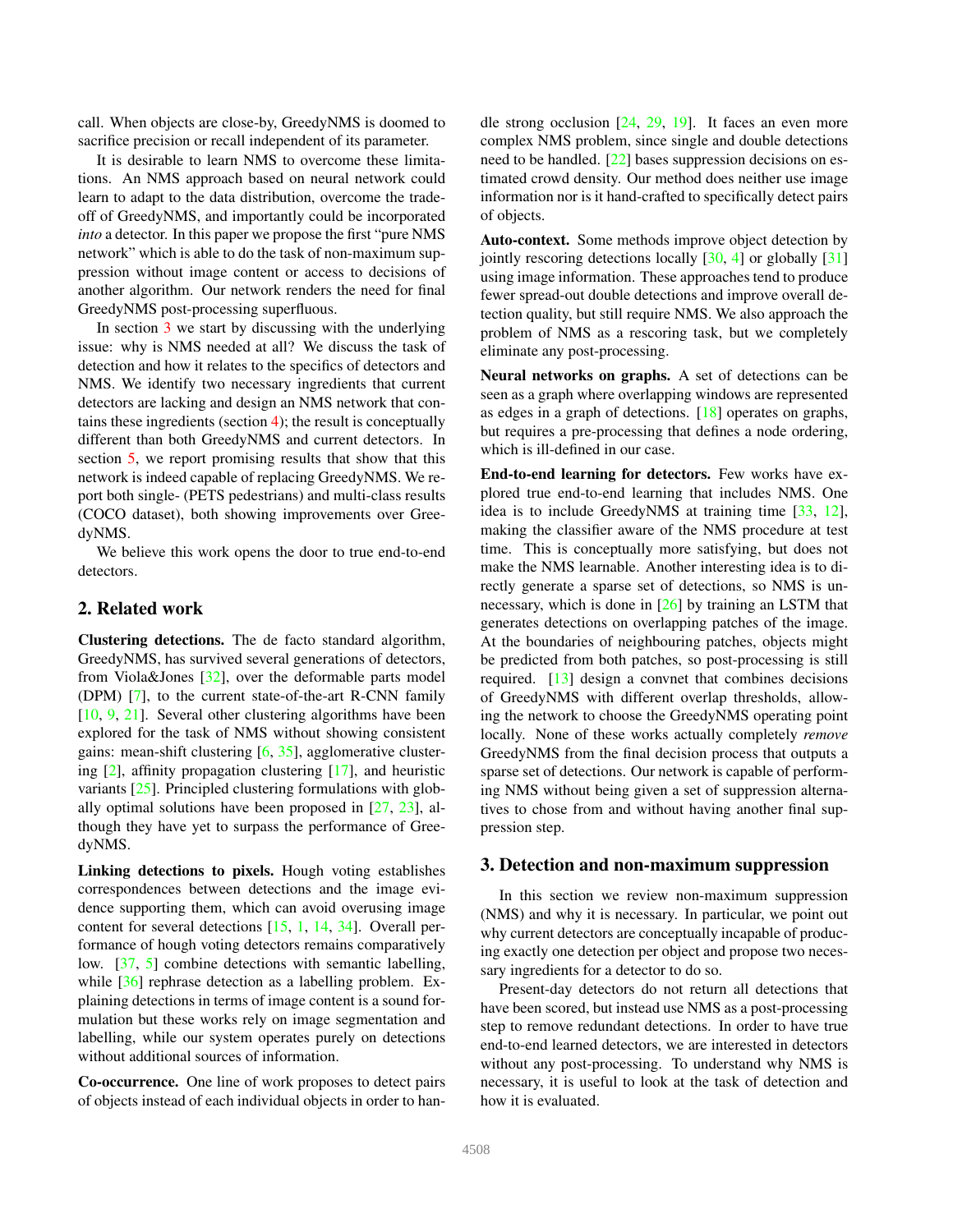<span id="page-2-1"></span>Object detection. The task of object detection is to map an image to a set of boxes: one box per object of interest in the image, each box tightly enclosing an object. This means detectors ought to return exactly one detection per object. Since uncertainty is an inherent part of the detection process, evaluations allow detections to be associated to a confidence. Confident erroneous detections are penalized more than less confident ones. In particular mistakes that are less confident than the least confident correct detection are not penalized at all.

Detectors do not output what we want. The detection problem can be interpreted as a classification problem that estimates probabilities of object classes being present for every possible detection in an image. This viewpoint gives rise to "hypothesize and score" detectors that build a search space of detections (e.g. sliding window, proposals) and estimate class probabilities *independently* for each detection. As a result, two strongly overlapping windows covering the same object will both result in high score since they look at almost identical image content. In general, instead of one detection per object, each object triggers several detections of varying confidence, depending on how well the detection windows cover the object.

GreedyNMS. Since the actual goal is to generate *exactly one* detection per object (or exactly one high confidence detection), a common practice (since at least 1994 [\[3\]](#page-7-8)) is to assume that highly overlapping detections belong to the same object and collapse them into one detection. The predominant algorithm (GreedyNMS) accepts the highest scoring detection, then rejects all detections that overlap more than some threshold  $\vartheta$  and repeats the procedure with the remaining detections, i.e. greedily accepting local maxima and discarding their neighbours, hence the name. This algorithm eventually also accepts wrong detections, which is no problem if their confidence is lower than the confidence of correct detections.

GreedyNMS is not good enough. This algorithm works well if (1) the suppression is wide enough to always suppress high scoring detections triggered by same object and (2) the suppression is narrow enough to never suppress high scoring detections of the next closest object. If objects are far apart condition (2) is easy to satisfy and a wide suppression works well. In crowded scenes with high occlusion between objects there is a tension between wide and narrow suppression. In other words with one object per image NMS is trivial, but highly occluded objects require a better NMS algorithm.

# 3.1. A future without NMS

Striving for true end-to-end systems without hand crafted algorithms we shall ask: Why do we need a hand crafted post processing step? Why does the detector not directly output one detection per object?

Independent processing of image windows leads to overlapping detection giving similar scores, this is a requirement of robust functions: similar inputs lead to similar outputs. A detector that outputs only one high scoring detection per object thus has to be also conditioned on other detections: multiple detections on the same object should be processed jointly, so the detector can tell there are repeated detections and only one of them should receive a high score.

Typical inference of detectors consist of a classifier that discriminates between image content that contains an object and image content that does not. The positive and negative training examples for this detector are usually defined by some measure of overlap between objects and bounding boxes. Since similar boxes will produce similar confidences anyway, small perturbation of object locations can be considered positive examples, too. This technique augments the training data and leads to more robust detectors. Using this type of classifier training does not reward one high scoring detection per object, and instead deliberately encourages multiple high scoring detections per object.

From this analysis we can see that two key ingredients are necessary in order for a detector to generate exactly one detection per object:

- 1. A *loss* that penalises double detections to teach the detector we want *precisely one* detection per object.
- 2. *Joint processing* of neighbouring detections so the detector has the necessary information to tell whether an object was detected multiple times.

In this paper, we explore a network design that accommodates both ingredients. To validate the claim that these are key ingredients and our the proposed network is capable of performing NMS, we study our network in isolation without end-to-end learning with the detector. That means the network operates solely on scored detections without image features and as such can be considered a "pure NMS network".

# <span id="page-2-0"></span>4. Doing NMS with a convnet

After establishing the two necessary requirements for a convnet (convolutional network) to perform NMS in section [3,](#page-1-0) this section presents our network that addresses both (penalizing double detections in [§4.1,](#page-3-0) joint processing of detections in [§4.2\)](#page-3-1).

Our design avoids hard decisions and does not discard detections to produce a smaller set of detections. Instead, we reformulate NMS as a rescoring task that seeks to decrease the score of detections that cover objects that already have been detected, as in [\[13\]](#page-8-24). After rescoring, simple thresholding is sufficient to reduce the set of detections. For evaluation we pass the full set of rescored detections to the evaluation script without any post processing.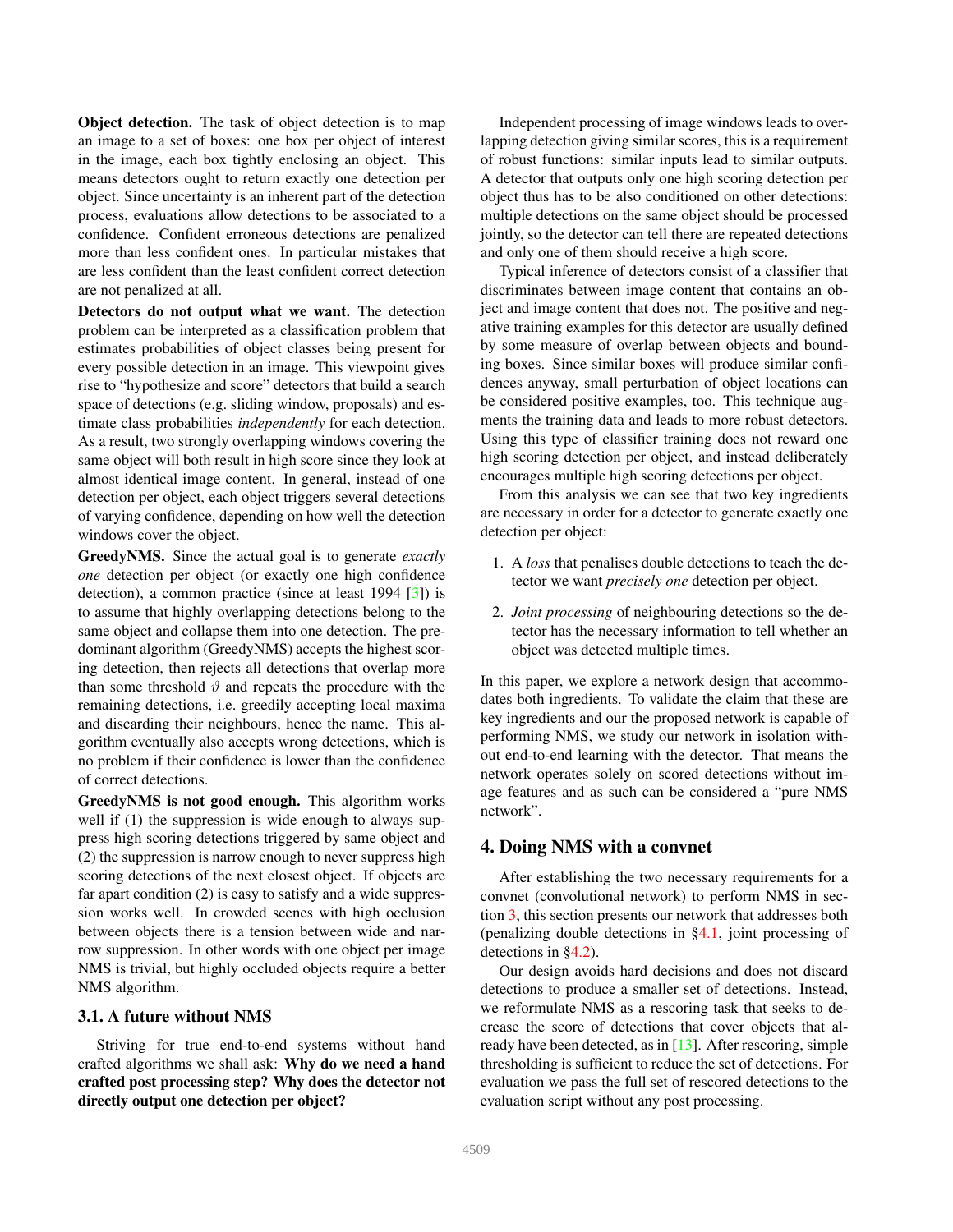### <span id="page-3-3"></span><span id="page-3-0"></span>4.1. Loss

A detector is supposed to output exactly one high scoring detection per object. The loss for such a detector must inhibit multiple detections of the same object, irrespective of how close these detections are. Stewart and Andriluka [\[26\]](#page-8-23) use a Hungarian matching loss to accomplish that: successfully matched detections are positives and unmatched detections are negatives. The matching ensures that each object can only be detected once and any further detection counts as a mistake. Henderson and Ferrari [\[12\]](#page-8-22) present an average precision (AP) loss that is also based on matching.

Ultimately a detector is judged by the evaluation criterion of a benchmark, which in turn defines a matching strategy to decide which detections are correct or wrong. This is the matching that should be used at training time. Typically benchmarks sort detections in descending order by their confidence and match detections in this order to objects, preferring most overlapping objects. Since already matched objects cannot be matched again surplus detections are counted as false positives that decrease the precision of the detector. We use this matching strategy.

We use the result of the matching as labels for the classifier: successfully matched detections are positive training examples, while unmatched detections are negative training examples for a standard binary loss. Typically all detections that are used for training of a classifier have a label associated as they are fed into the network. In this case the network has access to detections and object annotations and the matching layer generates labels, that depend on the predictions of the network. Note how this class assignment directly encourages the rescoring behaviour that we wish to achieve.

Let  $d_i$  denote a detection,  $y_i \in \{-1, 1\}$  indicate whether or not  $d_i$  was successfully matched to an object, and let  $f$  denote the scoring function that jointly scores all detections on an image  $f([d_i]_{i=1}^n) = [s_i]_{i=1}^n$ . We train with the weighted logistic loss

$$
L(s_i, y_i) = \sum_{i=1}^{N} w_{y_i} \cdot \log (1 + \exp (-s_i \cdot y_i)).
$$

Here loss per detection is coupled to the other detections through the matching that produces  $y_i$ .

The weighting  $w_{y_i}$  is used to counteract the extreme class imbalance of the detection task. We choose the weights so the expected class conditional weight of an example equals a parameter  $\mathbf{E}(w_1 I (y_i = 1)) = \gamma$ .

When generalising to the **multiclass** setting, detections are associated to both a confidence and a class. Since we only rescore detections, we allow detections to be "switched off" but not to change their class. As a result, we only match detections to objects of the same class, but the classification problem remains binary and the above loss still applies.

<span id="page-3-2"></span>

Figure 2: High level diagram of the Gnet. FC denotes fully connected layers. All features in this diagram have 128 dimensions (input vector and features between the layers/blocks), the output is a scalar.

When representing the detection scores, we use a one-hot encoding: a zero vector that only contains the score at the location in the vector that corresponds to the class. Since mAP computation does not weight classes by their size, we assign the instance weights in a way that their expected class conditional weight is uniformly distributed.

# <span id="page-3-1"></span>4.2. "Chatty" windows

In order to effectively minimize the aforementioned loss, we need our network to jointly process detections. To this end we design a network with a repeating structure, which we call blocks (sketched in figure [3\)](#page-4-0). One block gives each detection access to the representation of its neighbours and subsequently updates its own representation. Stacking multiple blocks means the network alternates between allowing every detection "talk" to its neighbours and updating its own representation. We call this the GossipNet (Gnet), because detections talk to their neighbours to update their representation.

There are two non-standard operations here that are key. The first is a layer, that builds representations for pairs of detections. This leads to the key problem: an irregular number of neighbours for each detection. Since we want to avoid the discretisation scheme used in [\[13\]](#page-8-24), we will solve this issue with pooling across detections (the second key).

Detection features. The blocks of our network take the detection feature vector of each detection as input and outputs an updated vector (see high-level illustration in figure [2\)](#page-3-2). Outputs from one block are input to the next one. The values inside this  $c = 128$  dimensional feature vector are learned implicitly during the training. The output of the last block is used to generate the new detection score for each detection.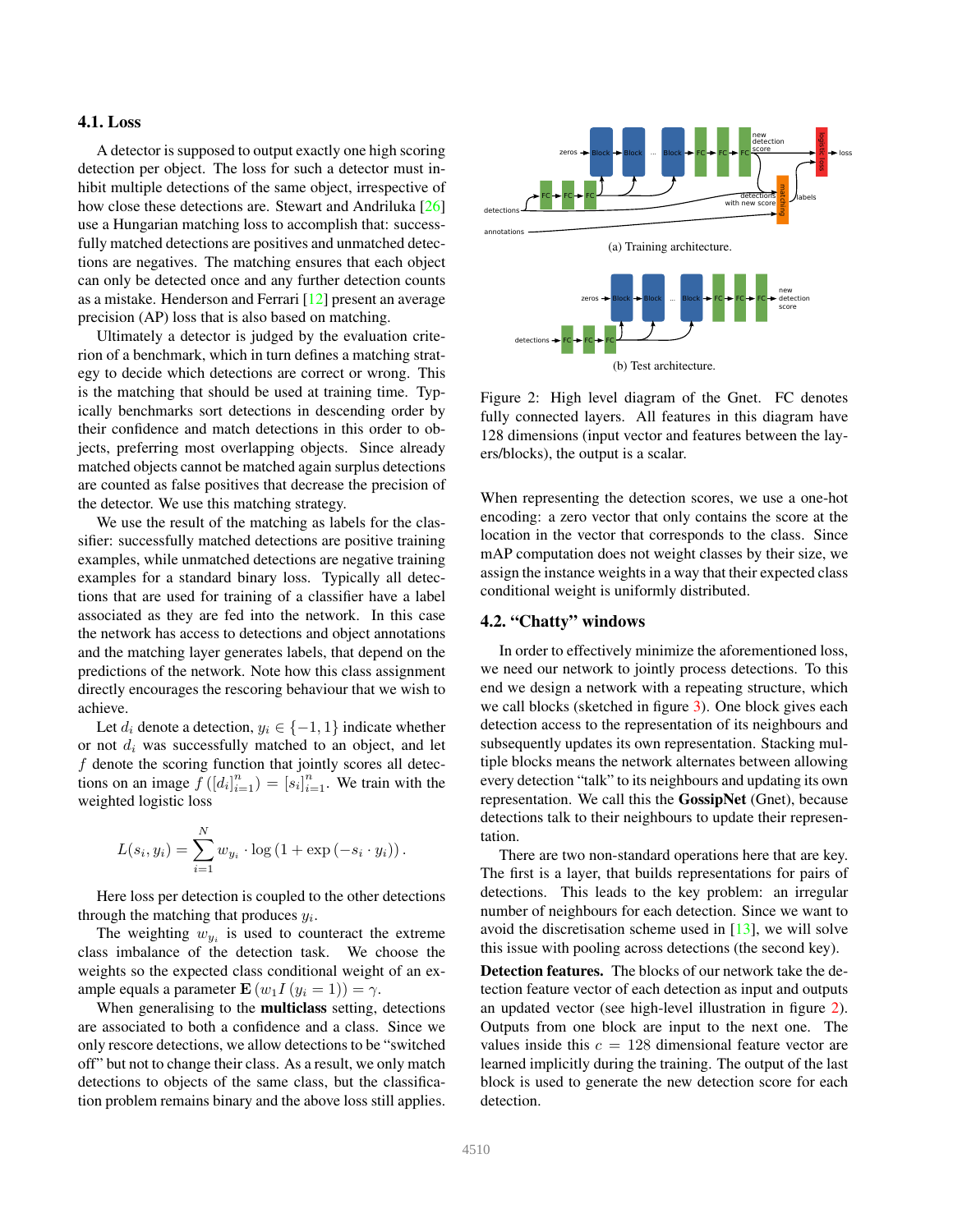<span id="page-4-1"></span><span id="page-4-0"></span>

Figure 3: One block of our Gnet visualised for *one* detection. The representation of each detection is reduced and then combined into neighbouring detection pairs and concatenated with detection pair features (hatched boxes, corresponding features and detections have the same colour). Features of detection pairs are mapped independently through fully connected layers. The variable number of pairs is reduced to a fixed-size representation by max-pooling. Pairwise computations are done for each detection independently.

The first block takes an all-zero vector as input. The detections' information is fed into the network in the "pair-wise computations" section of figure [3](#page-4-0) as described below. In future work this zero input could potentially be replaced with image features.

Pairwise detection context. Each mini-batch consists of all n detections on an image, each represented by a  $c$  dimensional feature vector, so the data has size  $n \times c$  and accessing to another detection's representations means operating within the batch elements. We use a detection context layer, that, for every detection  $d_i$ , generates all pairs of detections  $(d_i, d_j)$  for which  $d_j$  sufficiently overlaps with  $d_i$  (IoU > 0.2). The representation of a pair of detections consists of the concatenation of both detection representations and  $q$  dimensional detection pair features (see below), which yields an  $l = 2c + g$  dimensional feature. To process each pair of detections independently, we arrange the features of all pairs of detections along the batch dimension: if detection  $d_i$  has  $k_i$  neighbouring detection that yields a batch of size  $K \times l$ , where  $K = \sum_{i=1}^{n} (k_i + 1)$  since we also include the pair  $(d_i, d_i)$ . Note that the number of neighbours  $k_i$  (the number of pairs) is different for every detection even within one mini-batch. To reduce the variable sized neighbourhood into a fixed size representation, our architecture uses global max-pooling over all detection pairs that belong to the same detection  $(K \times l \to n \times l)$ , after which we can use normal fully connected layers to update the detection representation (see figure [3\)](#page-4-0).

Detection pair features. The features for each detection pair used in the detection context consists of several properties of a detection pair: (1) the intersection over union (IoU), (2-4) the normalised distance in x and y direction and the normalised l2 distance (normalized by the average of width and height of the detection), (4-5) scale difference of width and height (e.g.  $log(w_i/w_i)$ ), (6) aspect ratio difference  $\log(a_i/a_i)$ , (7-8) the detection scores of both detections. In the multi-class setup, each detection provides a

scores vector instead of a scalar thus increasing the number of pair features. We feed all these raw features into 3 fully connected layers, to learn the  $q$  detection pair features that are used in each block.

Block. A block does one iteration allowing detections to look at their respective neighbours and updating their representation (sketched in figure [3\)](#page-4-0). It consists of a dimensionality reduction, a pairwise detection context layer, 2 fully connected layers applied to each pair independently, pooling across detections, and two fully connected layers, where the last one increases dimensionality again. The input and output of a block are added as in the Resnet architecture [\[11\]](#page-8-25). The first block receives zero features as inputs, so all information that is used to make the decision is bootstrapped from the detection pair features. The output of the last block is used by three fully connected layers to predict a new score for each detection independently (figure [2\)](#page-3-2).

**Parameters.** Unless specified otherwise our networks have 16 blocks. The feature dimension for the detection features is 128 and is reduced to 32 before building the pairwise detection context. The detection pair features also have 32 dimensions. The fully connected layers after the last block output 128 dimensional features. When we change the feature dimension, we keep constant the ratio between the number of features in each layer, so indicating the detection feature dimension is sufficient.

Message passing. The forward pass over serveral stacked blocks can be interpreted as message passing. Every detection sends messages to all of its neighbours in order to negotiate which detection is assigned an object and which detections should decrease their scores. Instead of handcrafting the message passing algorithm and its rules, we deliberately let the network latently learn the messages that are being passed.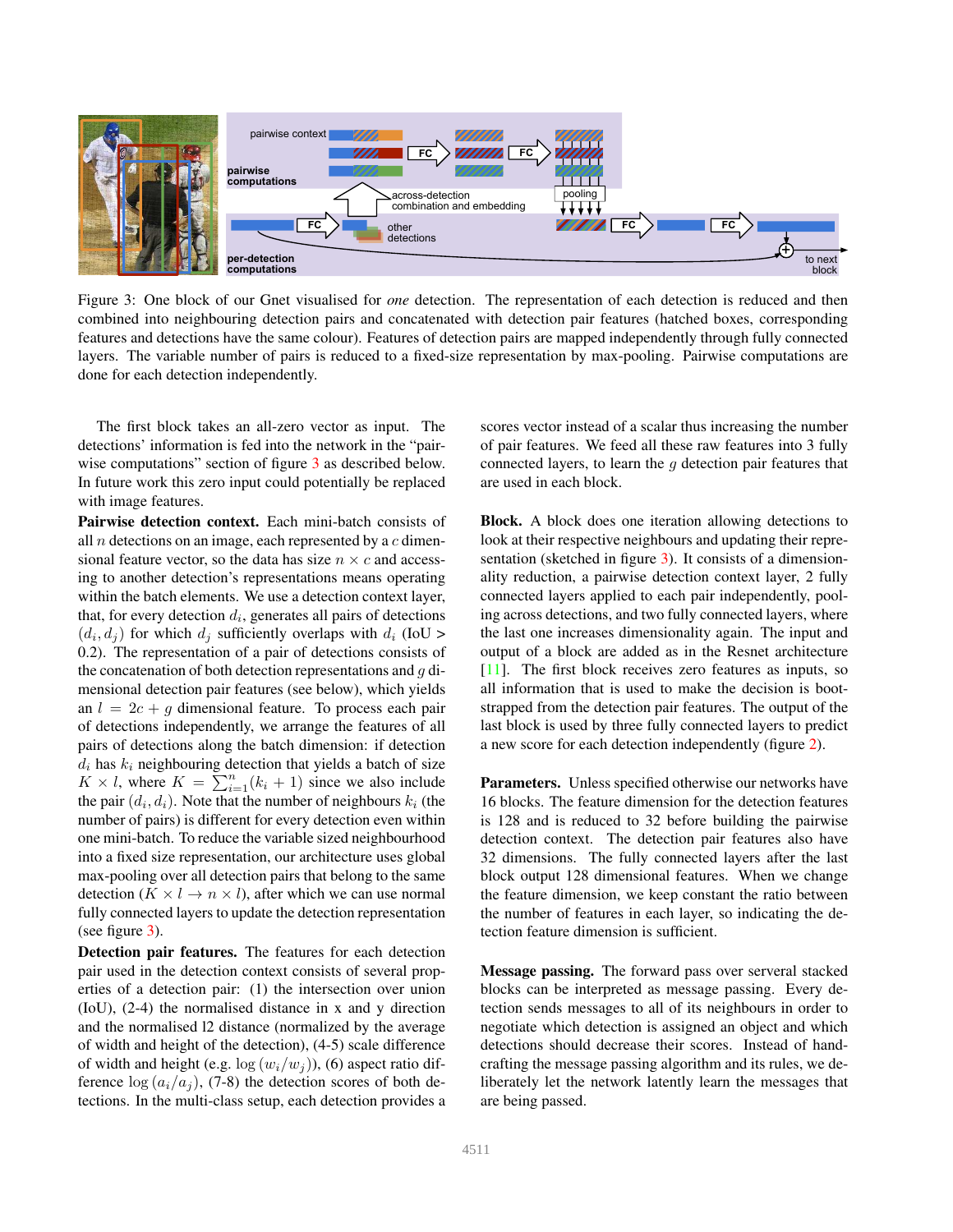### <span id="page-5-3"></span>4.3. Remarks

The Gnet is fundamentally different than GreedyNMS in the sense that all features are updated concurrently, while GreedyNMS operates sequentially. Since Gnet does not have access to GreedyNMS decisions (unlike [\[13\]](#page-8-24)), it is surprising how close performance of the two algorithms turns out to be in section [5.](#page-5-0) Since we build a potentially big network by stacking many blocks, the Gnet might require large amounts of training data. In the experiments we deliberately choose a setting with many training examples.

The Gnet is a pure NMS network in the sense that it has no access to image features and operates solely on detections (box coordinates and a confidence). This means the Gnet cannot be interpreted as extra layers to the detector. The fact that it is a neural network and that it is possible to feed in a feature vector (from the image or the detector) into the first block makes it particularly suitable for combining it with a detector, which we leave for future work.

The goal is to *jointly* rescore all detections on an image. By allowing detections to look at their neighbours and update their own representation, we enable conditional dependence between detections. Together with the loss that encourages exactly one detection per object, we have satisfied both conditions from section [3.](#page-1-0) We will see in section [5](#page-5-0) that the performance is relatively robust to parameter changes and works increasingly well for increasing depth.

# <span id="page-5-0"></span>5. Experiments

In this section we experimentally evaluate the proposed architecture on the PETS and COCO dataset. We report results for persons, and as well for the multi-class case. Person category is by far the largest class on COCO, and provides both crowded images and images with single persons. Other than overall results, we also report separately high and low occlusion cases. We are interested in performance under occlusion, since this is the case in which nonmaximum suppression (NMS) is hard. All-in-all we show a consistent improvement over of GreedyNMS, confirming the potential of our approach.

All results are measured in average precision (AP), which is the area under the recall-precision curve. The overlap criterion (for matching detections to objects) is traditionally 0.5 IoU (as for Pascal VOC, noted as  $AP_{0.5}$ ). COCO also uses stricter criteria to encourage better localisation quality, one such metric averages AP evaluated over several overlap criteria in the range [0.5, 0.95] in 0.05 increments, which we denote by  $AP_{0.5}^{0.95}$ .

# 5.1. PETS: Pedestrian detection in crowds

Dataset. PETS [\[8\]](#page-7-9) is a dataset consisting of several crowded sequences. It was used in  $[13]$  as a roughly single scale pedestrian detection dataset with diverse levels

<span id="page-5-1"></span>

Figure 4: Performance on the PETS test set.

<span id="page-5-2"></span>

Figure 5: Performance on the PETS test set for different occlusion ranges.

of occlusion. Even though we aim for a larger and more challenging dataset we first analyse our method in the setup proposed in  $[13]$ . We use the same training and test set as well as the same detections from [\[28\]](#page-8-26), a model built specifically to handle occlusions. We reduce the number of detections with an initial GreedyNMS of 0.8 so we can fit the joint rescoring of all detections into one GPU. (Note that these detections alone lead to bad results, worse than "Gree $dyNMS > 0.6$ " in [4,](#page-5-1) and this is very different to having input of GreedyNMS of 0.5 as an input like in [\[13\]](#page-8-24)).

Training. We train a model with 8 blocks and a 128 dimensional detection representation for 30k iterations, starting with a learning rate of  $10^{-3}$  and decrease it by 0.1 every 10k iterations.

Baselines. We compare to the (typically used) classic GreedyNMS algorithm using several different overlap thresholds, and the Strong Tnet from [\[13\]](#page-8-24). Since all methods operate on the same detections, the results are fully comparable.

Analysis. Figure [4](#page-5-1) compares our method with the GreedyNMS baseline and the Tnet on the PETS test set. Start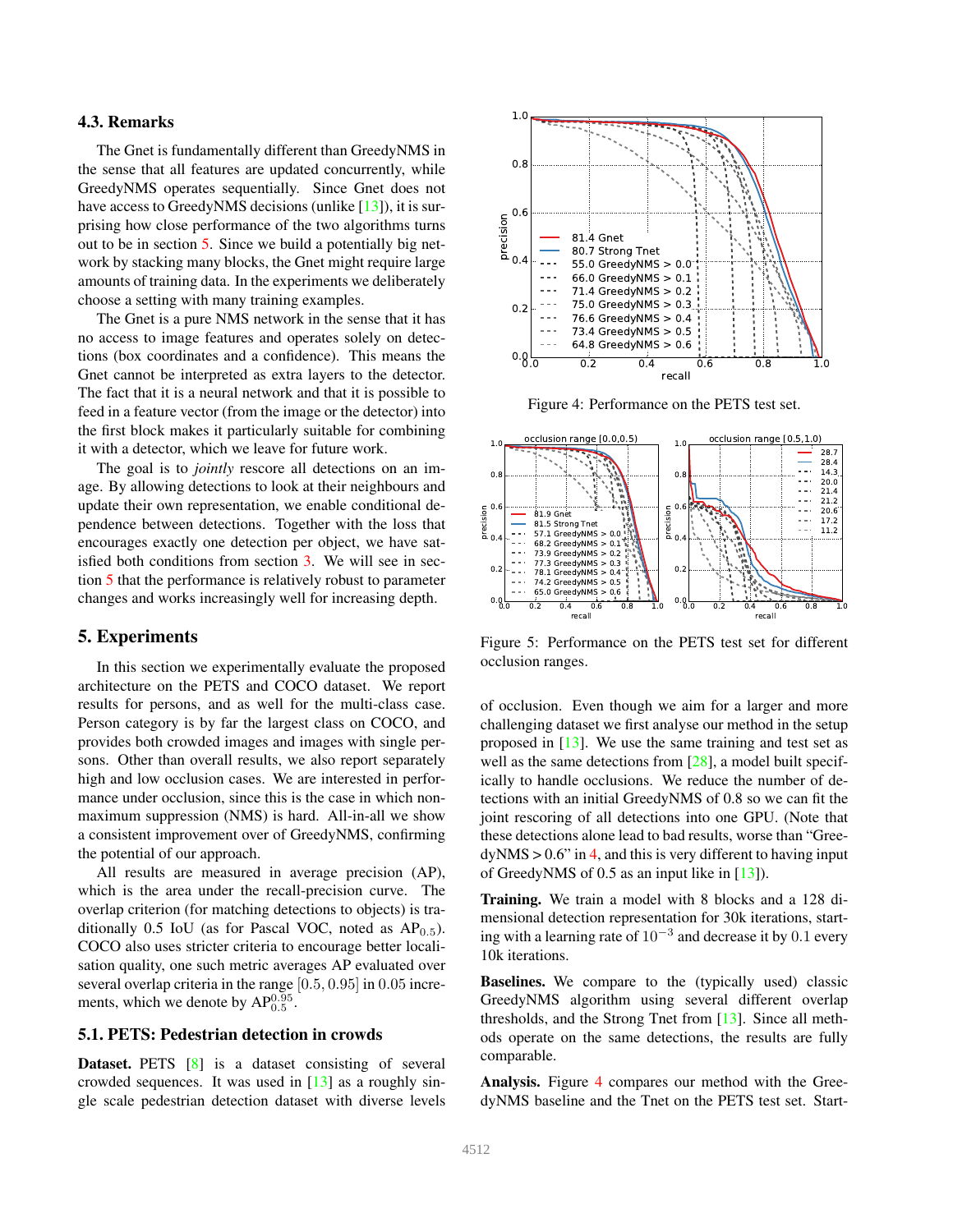<span id="page-6-4"></span>ing from a wide GreedyNMS suppression with the threshold  $\vartheta = 0$  shows almost a step function, since high scoring true positives suppress all touching detections at the cost of also suppressing other true positives (low recall). Gradually increasing  $\vartheta$  improves the maximum recall but also introduces more high scoring false positives, so precision is decreasing. This shows nicely the unavoidable trade-off due to having a fixed threshold  $\vartheta$  mentioned in section [3.](#page-1-0) The reason for the clear trade-off is the diverse occlusion statistics present in PETS.

Tnet performs better than the upper envelope of the GreedyNMS, as it essentially recombines output of GreedyNMS at a range of different thresholds. In comparison our Gnet performs slightly better, despite not having access to GreedyNMS decisions at all. Compared to the best GreedyNMS performance, Gnet is able to improve by 4.8 AP.

Figure [5](#page-5-2) shows performance separated into high and low occlusion cases. Again, the Gnet performs slightly better than Tnet. Performance in the occlusion range [0, 0.5) looks very similar to the performance overall. For the highly occluded cases, the performance improvement of Gnet compared to the best GreedyNMS is bigger with 7.3 AP. This shows that the improvement for both Gnet and Tnet is mainly due to improvements on highly occluded cases as argued in section [3.](#page-1-0)

### 5.2. COCO: Person detection

Dataset. The COCO datasets consists of 80k training and 40k evaluation images. It contains 80 different categories in unconstrained environments. We first mimic the PETS setup and evaluate for persons only, and report multi-class results in section [5.3.](#page-7-10)

Since annotations on the COCO test set are not available and we want to explicitly show statistics per occlusion level, we train our network on the full training set and evaluate using two different subsets of the validation set. One subset is used to explore architectural choices for our network (mini-val, 5k images<sup>[1](#page-6-0)</sup>) and the most promising model is evaluated on the rest of the validation set (minitest, 35k images).

We use the Python implementation of Faster R-CNN  $[21]<sup>2</sup>$  $[21]<sup>2</sup>$  $[21]<sup>2</sup>$  $[21]<sup>2</sup>$  for generating detections. We train a model only on the training set, so performance is slightly different than the downloadable model, which has been trained on the training and minitest sets. We run the detector with default parameters, but lower the detection score threshold and use detection before the typical non-maximum suppression step. There is no further preprocessing.

**Training.** We train the Gnet with ADAM for  $2 \cdot 10^6$  iterations, starting with a learning rate of  $10^{-4}$  and decreasing

<span id="page-6-2"></span>

Figure 6:  $AP_{0.5}^{0.95}$  versus number of blocks  $(2, 4, 8, 16)$  for low and high occlusion respectively on COCO persons minival. Average over six runs, error bars show the standard deviation.

<span id="page-6-3"></span>

|  |                                                                                                                         |     |  | Occusion |                                                                                        | Occlusion             |  |
|--|-------------------------------------------------------------------------------------------------------------------------|-----|--|----------|----------------------------------------------------------------------------------------|-----------------------|--|
|  |                                                                                                                         | A11 |  |          |                                                                                        | $[0, 0.5)$ $[0.5, 1]$ |  |
|  | Method                                                                                                                  |     |  |          | $AR_{0.5}$ AP $_{0.5}^{0.95}$ AP $_{0.5}^{0.95}$ AP $_{0.5}^{0.95}$ AP $_{0.5}^{0.95}$ |                       |  |
|  | $\frac{1}{8}$ GreedyNMS>0.5 65.6 35.6 65.2 35.2 35.3 12.1<br>Gnet, 8 blocks 67.3 36.9 66.9 36.7 36.7 13.1               |     |  |          |                                                                                        |                       |  |
|  |                                                                                                                         |     |  |          |                                                                                        |                       |  |
|  | $\frac{1}{2}$ GreedyNMS>0.5 65.0 35.5 61.8 33.8 30.3 11.0<br>$\frac{1}{2}$ Greet 8 blocks 66.6 36.7 66.8 36.1 33.0 12.4 |     |  |          |                                                                                        |                       |  |
|  | Gnet, 8 blocks   66.6 36.7   66.8 36.1                                                                                  |     |  |          |                                                                                        | 33.9 12.4             |  |

Table 1: Comparison between Gnet and GreedyNMS on COCO persons minival and minitest. Results for the full set and separated into occlusion levels.

it to 10<sup>−</sup><sup>5</sup> after 10<sup>6</sup> iterations. The detection feature dimension is 128, the number of blocks is specified for each experiment.

Speed. On average we have 67.3 person detection per image, which the 16 block Gnet can process in 14ms/image on a K40m GPU and unoptimised Tensorflow code.

Baselines. We use GreedyNMS as a baseline. To show it in its best light we tune the optimal GreedyNMS overlap threshold on the test set of each experiment.

**Analysis.** Figure [6](#page-6-2) shows  $AP_{0.5}^{0.95}$  versus number of blocks in Gnet. The optimal GreedyNMS thresholds are 0.5 and 0.4 for low and high occlusion respectively. Already with one block our network performs on par with GreedyNMS, with two blocks onwards we see a  $\sim$ 1 AP point gain. As in PETS we see gains both for low and high occlusions. With deeper architectures the variance between models for the high occlusion case seems to be decreasing, albeit we expect to eventually suffer from over-fitting if the architecture has too many free parameters.

We conclude that our architecture is well suited to replace GreedyNMS and is not particularly sensitive to the number of blocks used. Table [1](#page-6-3) shows detailed results for Gnet with 8 blocks. The results from the validation set (minival) transfer well to the test case (minitest), provid-

<span id="page-6-0"></span><sup>&</sup>lt;sup>1</sup>We use the same as used by Ross Girshick [https://github.](https://github.com/rbgirshick/py-faster-rcnn/tree/master/data) [com/rbgirshick/py-faster-rcnn/tree/master/data](https://github.com/rbgirshick/py-faster-rcnn/tree/master/data).

<span id="page-6-1"></span><sup>2</sup><https://github.com/rbgirshick/py-faster-rcnn>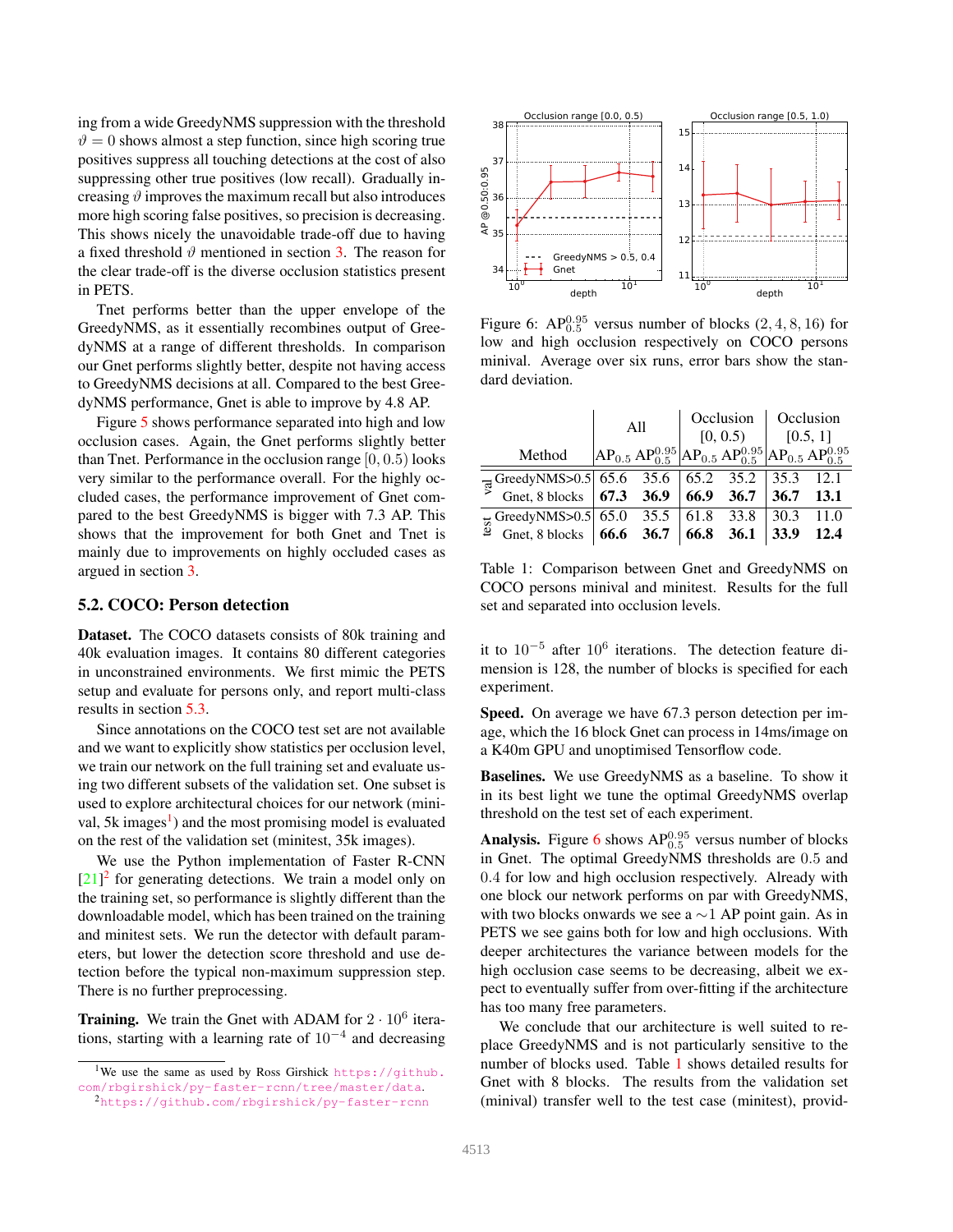<span id="page-7-11"></span>

Figure 7:  $AP_{0.5}^{0.95}$  improvement of Gnet over the best GreedyNMS threshold for each of the (sorted) 80 COCO classes. Gnet improves on  $\sim$  70 out of 80 categories. On average Gnet provides a  $\sim$ 1 mAP $_{0.5}^{0.95}$  point gain over per-class tuned GreedyNMS (23.5  $\rightarrow$  24.3% mAP $_{0.5}^{0.95}$ ).

ing a small but consistent improvement over a well tuned GreedyNMS. Qualitative results are included in the supplementary material.

We consider these encouraging results, confirming that indeed the Gnet is capable of properly performing NMS without access to image features or GreedyNMS decisions.

#### <span id="page-7-10"></span>5.3. COCO multi-class

As discussed in section [4,](#page-2-0) Gnet is directly applicable to the multi-class setup. We use the exact same parameters and architecture selected for the persons case. The only change is the replacement of the score scalar by a per-class score vector in the input and output (see  $\S 4.2$ ). We train one multiclass Gnet model for all 80 COCO categories.

Figure [7](#page-7-11) shows the  $\text{mAP}_{0.5}^{0.95}$  improvement of Gnet over a per-class tuned GreedyNMS. We obtain improved results on the bulk of the object classes, and no catastrophic failure is observed, showing that Gnet is well suited to handle all kind of object categories. Averaged across classes Gnet obtains  $24.3\%$  mAP $_{0.5}^{0.95}$ , compared to  $23.5\%$  for a test-set tuned GreedyNMS. Overall we argue Gnet is a suitable replacement for GreedyNMS.

Supplementary material includes the detailed per-class table.

# 6. Conclusion

In this work we have opened the door for training detectors that no longer need a non-maximum suppression (NMS) post-processing step. We have argued that NMS is usually needed as post-processing because detectors are commonly trained to have robust responses and process neighbouring detections independently. We have identified two key ingredients missing in detectors that are necessary to build an NMS network: (1) a loss that penalises double detections and (2) joint processing of detections.

We have introduced the Gnet, the first "pure" NMS network that is fully capable of performing the NMS task without having access to image content nor help from another algorithm. Being a neural network, it lends itself to being incorporated into detectors and having access to image features in order to build detectors that can be trained truly end-to-end. These end-to-end detectors will not require any post-processing.

The experimental results indicate that, with enough training data, the proposed Gnet is a suitable replacement for GreedyNMS both for single- or multi-class setups. The network surpasses GreedyNMS in particular for occluded cases and provides improved localization.

In its current form the Gnet requires large amounts of training data and it would benefit from future work on data augmentation or better initialisation by pre-training on synthetic data. Incorporating image features could have a big impact, as they have the potential of informing the network about the number of objects in the image.

We believe the ideas and results discussed in this work point to a future where the distinction between detector and NMS will disappear.

### <span id="page-7-5"></span>References

- [1] O. Barinova, V. Lempitsky, and P. Kholi. On detection of multiple object instances using hough transforms. *PAMI*, 2012. [2](#page-1-1)
- <span id="page-7-4"></span>[2] L. Bourdev, S. Maji, T. Brox, and J. Malik. Detecting people using mutually consistent poselet activations. In *ECCV*, 2010. [2](#page-1-1)
- <span id="page-7-8"></span>[3] G. Burel and D. Carel. Detection and localization of faces on digital images. *Pattern Recognition Letters*, 1994. [3](#page-2-1)
- <span id="page-7-7"></span>[4] G. Chen, Y. Ding, J. Xiao, and T. X. Han. Detection evolution with multi-order contextual co-occurrence. In *CVPR*, 2013. [2](#page-1-1)
- <span id="page-7-6"></span>[5] J. Dai, K. He, and J. Sun. Convolutional feature masking for joint object and stuff segmentation. In *CVPR*, 2015. [2](#page-1-1)
- <span id="page-7-3"></span>[6] N. Dalal and B. Triggs. Histograms of oriented gradients for human detection. In *CVPR*, 2005. [2](#page-1-1)
- <span id="page-7-2"></span>[7] P. Felzenszwalb, R. Girshick, D. McAllester, and D. Ramanan. Object detection with discriminatively trained part-based models. *PAMI*, 2010. [1,](#page-0-0) [2](#page-1-1)
- <span id="page-7-9"></span>[8] J. Ferryman and A. Ellis. Pets2010: Dataset and challenge. In *AVSS*, 2010. [6](#page-5-3)
- <span id="page-7-1"></span>[9] R. Girshick. Fast R-CNN. In *ICCV*, 2015. [1,](#page-0-0) [2](#page-1-1)
- <span id="page-7-0"></span>[10] R. Girshick, J. Donahue, T. Darrell, and J. Malik. Rich feature hierarchies for accurate object detection and semantic segmentation. In *CVPR*, 2014. [1,](#page-0-0) [2](#page-1-1)